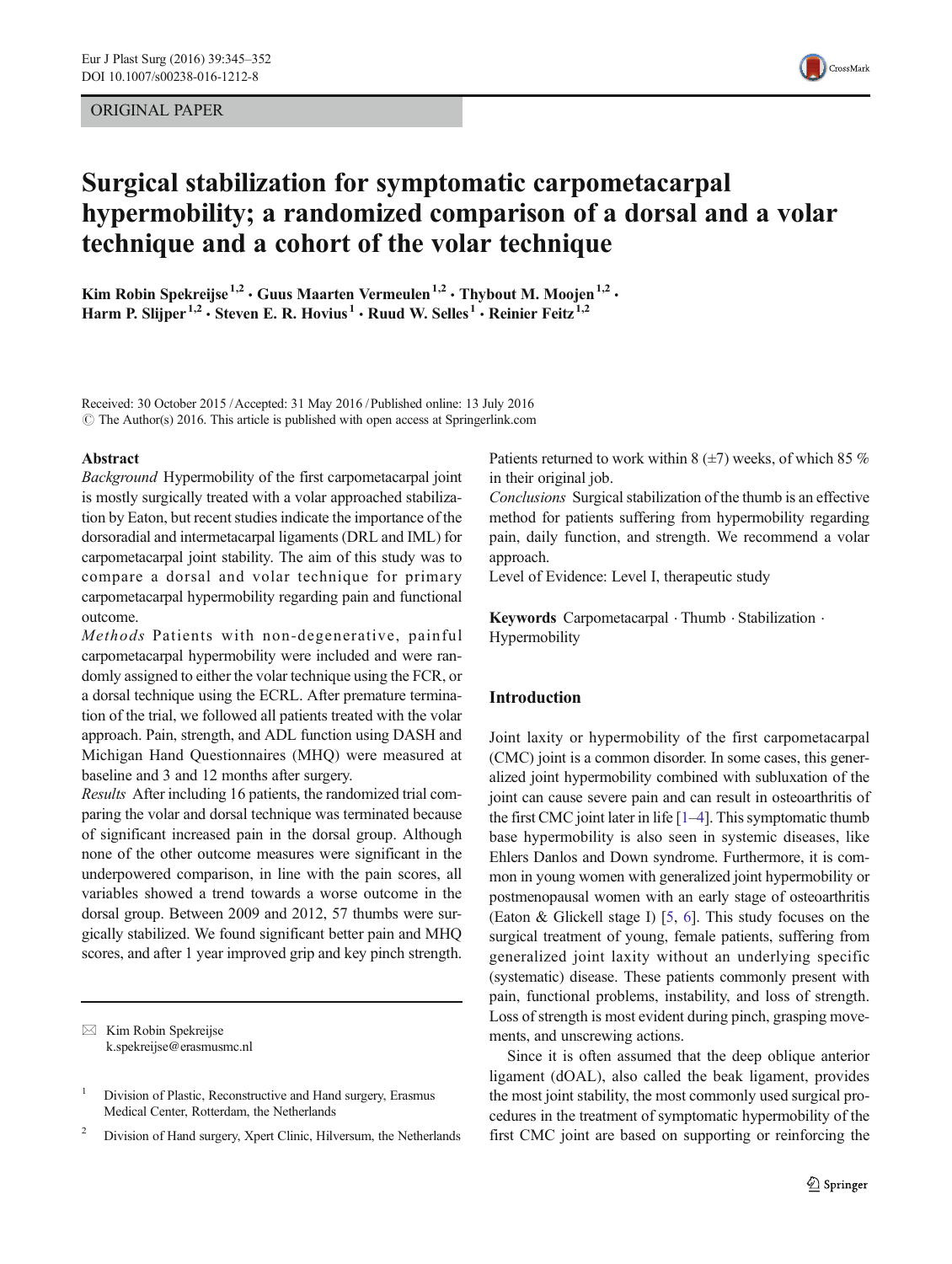function of this volar beak ligament [[1,](#page-6-0) [7](#page-6-0)]. The technique described by Eaton and Littler [\[8](#page-6-0)], using a volar approach, is the most commonly used technique for reinforcing the function of this volar beak ligament. The technique supports the beak ligament and the intermetacarpal ligament (IML) with the flexor carpi radialis (FCR) tendon in this volar technique and is reported to be effective in this specific patient group for pain reduction and for prevention of CMC degeneration [\[8](#page-6-0), [9\]](#page-6-0).

However, more recent anatomical studies indicate that the dorsoradial ligament (DRL) and the IML are more important for CMC joint stability than the beak ligament [\[10](#page-6-0)]. Based on this, it may be better to reconstruct the unstable first CMC joint by reinforcing the function of these two ligaments. Since the IML and DRL might be better approachable from the dorsal side of the joint, a dorsal approach was described in 1945 by Eggers [[11](#page-6-0)], using the extensor carpi radialis longus (ECRL) tendon to support the DRL and IML.

To our knowledge, a volar approach, focused on reinforcing mainly the function of the volar beak ligament, has never been compared with a dorsal approach, focused on reinforcing the function of the DRL and IML. Therefore, the aim of this study was to directly compare a dorsal and volar approach in a randomized controlled trial for the surgical treatment of symptomatic CMC hypermobility in patients with primary hypermobility in terms of pain, complications, and functional outcome.

#### Methods, pt. 1

#### Study design

The study was conducted in 2008 and 2009 as a randomized single-blinded comparative trial of a volar versus dorsal stabilization for CMC joint laxity in the Department of Hand and Wrist Surgery, Diakonessenhuis, Zeist, the Netherlands, with approval of the local scientific committee. High pain scores in the dorsal group lead to prematurely termination of the randomized controlled trial (RCT) (see Results); hence, a cohort study of all patients treated with the volar technique was initiated.

After informed consent was obtained, patients were included if they had (1) severe pain during daily use of their thumb, (2) first metacarpal subluxation during physical examination, and (3) a failed conservative treatment such as splinting and physical therapy. X-rays were taken and examined by an independent radiologist to exclude early stages of osteoarthritis (Eaton & Glickel stages I and II). We excluded patients with previous invasive treatments (e.g., injections or surgery).

#### Surgical techniques

For the volar technique, we slightly modified the technique of Eaton and Littler [[8\]](#page-6-0), which uses a slip of the flexor carpi radialis (FCR) to reconstruct the beak ligament using a Wagner incision. Originally, the tendon slip is taken back to insertion of the remaining FCR and attached to itself to provide volar-radial stability. In the modified technique, the FCR tendon was slip in the traditional way with a small incision proximal, and distally just proximal of the distal pole of scaphoid. The tendon is passed under the thenar muscles to the radial side of the CMC joint. A formal Wagner approach is not needed; just a small incision over the radial side of the CMC joint is used to get access to the base of the first metacarpal bone. By splitting the tendon more proximal than was described by Eaton and Littler, the direction of the force is more oblique. After this, a hole is drilled in the first metacarpal and the tendon is passed from volar to dorsal and sutured to the abductor pollicis longus and then passed around itself and tied down (see Fig. 1). No K-wires were used for immobilization. We used a short period of cast splinting of 2 weeks after which a protective splinting was provided for 8 weeks



Fig. 1 CMC stabilization with a volar approach a using a slip of the FCR tendon, b passed through a bone tunnel in the first metacarpal and c tied down to its insertion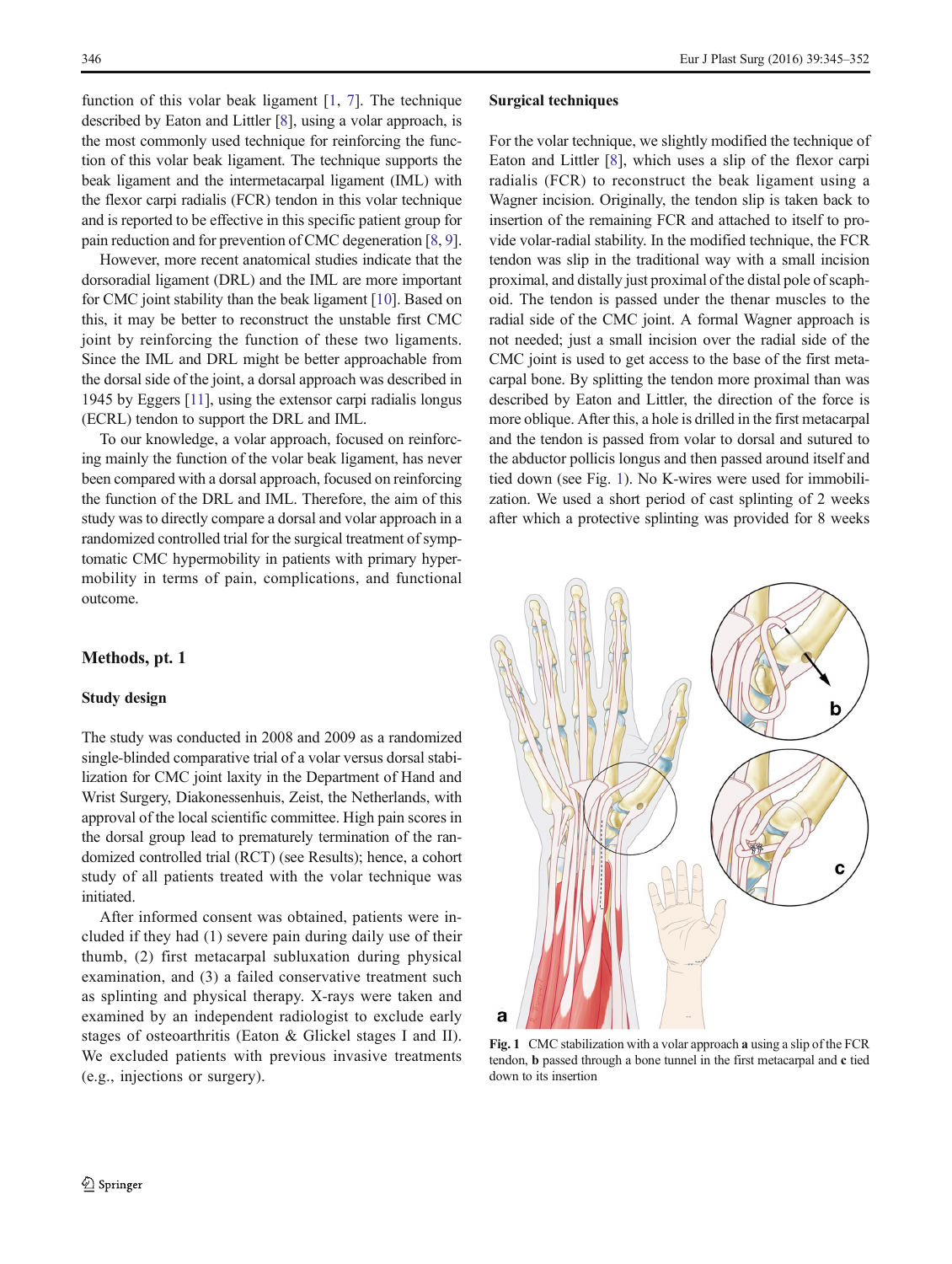and active range of motion exercises were started under supervision of specialized hand therapists.

For the dorsal technique, an incision of approximately 5 cm was made from the insertion of the ECRL at the base of second metacarpal towards the radial styloid, preserving the radial superficial nerve. After opening the capsule and creating a bone tunnel in the base of the first metacarpal, a slip of the ECRL was passed through this tunnel, back through a tunnel in the trapezium bone and reattached to itself at the base of the second metacarpal (see Fig. 2). Both the DRL and the IML were thereby reconstructed and stability was restored. As in the volar approach, K-wires were not inserted to immobilize the joint. The postoperative protocol contained the same standard cast immobilization and hand therapy.

# Randomization

After consultation and inclusion in the trial, patients were randomly assigned to a surgeon; both surgeons had their preferable method so randomization was performed at this level. We chose an equal randomization type with the usage of opaque envelopes which were drawn by the doctor's assistant



Fig. 2 CMC stabilization with a dorsal approach a using a slip of the ECRL tendon, b passed through a bone tunnel in the first metacarpal and back through a bone tunnel in the trapezium and c tied down to its insertion

## Outcomes measures

Medical history and demographic data of each patient were recorded at first presentation. Independent hand therapists performed measurements at baseline and 3 and 12 months after surgery.

Our primary outcome measurements were pain and hand function. Pain was measured using a visual analogue scale (VAS). In the RCT, function was measured with the "Disabilities of the Arm, Shoulder and Hand" (DASH) questionnaire. The DASH score is a frequently used questionnaire for the function of the upper limb  $(0 = no$  disability, 100 = completely disabled in arm, hand, and shoulder) [\[12\]](#page-6-0).

As secondary outcome measures, grip strength was measured using a hydraulic hand dynamometer and tip, key, and tripod pinch were measured using a pinch gauge meter. In addition, we evaluated overall patient satisfaction with the treatment using a five-level Likert scale and patients were asked 1 year after surgery if they would choose for the same treatment again under the same circumstances. Complications were recorded for a period of 12 months for each patient.

#### Statistical analysis

To compare the two treatment groups, a generalized estimating equations (GEE) approach was used. Using both group allocation and time interval (3 months and 12 months versus preoperative) as predictors, the comparison between the dorsal and volar technique was compared in three dimensions; between both groups, over time and the group  $\times$  time interaction effect, which evaluates if the change over time is different between both groups. Evaluation of treatment satisfaction and complications were tested using independent  $t$  testing, Mann– Whitney  $U$  tests, and chi-square statistics, and a  $P$  value smaller than 0.05 was considered statistically significant.

## Results, pt. 1

Between 2008 and 2009, 16 patients were enrolled in the randomized trial. Table [1](#page-3-0) shows the baseline characteristics of both groups. After these 16 patients, however, we found that patients treated with the dorsal approach had a slow and more painful recovery (when compared to the volar approach)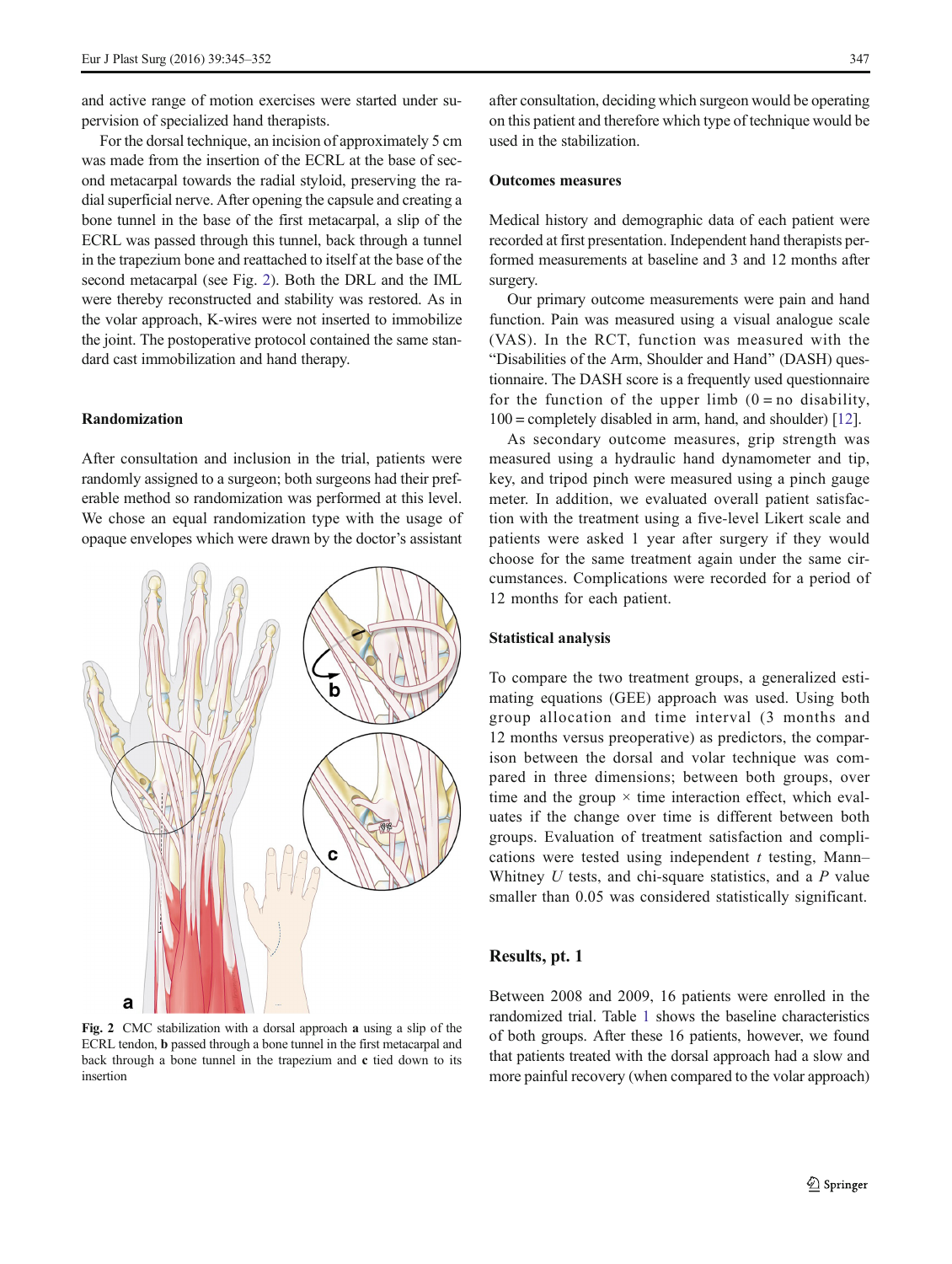|                                 | Randomized controlled<br>trial | Cohort                       |                   |  |
|---------------------------------|--------------------------------|------------------------------|-------------------|--|
|                                 | Dorsal<br>approach             | Volar<br>approach            | Volar<br>approach |  |
| No. of patients                 | 8                              | 8                            | 57                |  |
| Sex (no. female)                | 7                              | 8                            | 51                |  |
| Age (years)                     |                                | $35.9$ (SD 5) $35.9$ (SD 13) | $34.0$ (SD 13)    |  |
| Dominance<br>(no. right handed) | 7                              | 8                            | 53                |  |
| Operated hand (no. right)       | 5                              | 6                            | 35                |  |
| Dominant hand operated $(n)$ 6  |                                | 6                            | 35                |  |
| Smoking $(n)$                   | 1                              | 0                            | 5                 |  |

<span id="page-3-0"></span>Table 1 Baseline characteristics of both the randomized controlled trial and the cohort

group and an increased pain in the dorsal group. Based on this, the trial was prematurely terminated. Although none of the other outcome measures were significant in the underpowered comparison, in line with the pain scores, all these variables showed a trend towards a worse outcome in the dorsal approach. For complications, see Table [3.](#page-4-0) In the dorsal group, two patients suffered from tendinitis (ECRL and morbus de Quervain), recovering after steroid injection. In the volar group, one patient had postoperative scar tenderness and one patient had an extensive infection, requiring three revision surgeries combined with split skin grafting.

# Conclusions, pt. 1

reporting back to the treating physician in the outpatient clinic. Therefore, we performed an interim analysis which indicated a significant difference in change of pain scores at 3 months (see Table 2), with a decreased average pain score in the volar

Because of a significant increase in pain after surgical stabilization for CMC joint laxity, using a dorsal approach, compared to an improvement in both pain and function using a volar approach, we abandoned the dorsal approach and continued only using the volar approach.

Table 2 Estimated means and standard errors of outcome measures and their change over time compared in both groups of the randomized controlled trial

|                                                    | Treatment<br>group | Mean (SD SE)                      |                                     | Difference in<br>change over<br>3 months | $P$ value                  | Difference in change<br>over 12 months<br>(mean SD SE) | $P$ value         |       |
|----------------------------------------------------|--------------------|-----------------------------------|-------------------------------------|------------------------------------------|----------------------------|--------------------------------------------------------|-------------------|-------|
|                                                    |                    | 0 months                          | 3 months                            | 12 months                                | (mean SD SE)<br>Short-term |                                                        | Long-term         |       |
| $DASH (0-100)$                                     | Dorsal<br>Volar    | 34.8 (SD 11.1)<br>38.0 (SD 6.0)   | 29.7 (SD 9.2)<br>$27.5$ (SD $5.5$ ) | 45.9 (SD 7.8)<br>24.3 (SD 7.0)           | $-5.4$ (SD 15.9)           | 0.734                                                  | $-24.8$ (SD 16.1) | 0.124 |
| VAS pain $(0-100)$                                 | Dorsal<br>Volar    | $30.3$ (SD 2.9)<br>58.5 (SD 11.0) | 43.0 (SD 7.9)<br>$25.5$ (SD $5.5$ ) | $\overline{\phantom{m}}$                 | $-45.7$ (SD 15.4)          | 0.003                                                  |                   |       |
| $Grip$ (kg)                                        | Dorsal<br>Volar    | $17.0$ (SD 1.6)<br>18.3 (SD 3.4)  | $21.0$ (SD 1.6)<br>23.4 (SD 2.5)    | $22.1$ (SD $3.0$ )<br>29.4<br>(SD 1.8)   | $1.0$ (SD $5.9$ )          | 0.862                                                  | $5.9$ (SD 4.6)    | 0.199 |
| Tip pinch (kg)                                     | Dorsal<br>Volar    | $2.4$ (SD 0.3)<br>2.7(SD 0.5)     | $2.7$ (SD 0.3)<br>$3.6$ (SD 0.3)    | $3.3$ (SD 0.3)<br>$3.8$ (SD 0.3)         | $0.6$ (SD $0.6$ )          | 0.311                                                  | $0.2$ (SD $0.7$ ) | 0.747 |
| Tripod pinch (kg)                                  | Dorsal<br>Volar    | $3.2$ (SD 0.4)<br>$3.6$ (SD 0.9)  | $4.5$ (SD 1.0)<br>$4.3$ (SD 0.4)    | $4.4$ (SD 0.4)<br>$4.9$ (SD 0.4)         | $-0.7$ (SD 1.5)            | 0.656                                                  | $0.2$ (SD 1.1)    | 0.888 |
| Key pinch (kg)                                     | Dorsal<br>Volar    | $4.6$ (SD 0.4)<br>$4.0$ (SD 0.7)  | $4.9$ (SD 0.4)<br>$6.0$ (SD 0.3)    | $5.2$ (SD 0.6)<br>$6.0$ (SD 0.4)         | 1.7(SD 1.0)                | 0.084                                                  | $1.4$ (SD $1.0$ ) | 0.177 |
| Satisfaction<br>$(1-5$ Likert scale <sup>a</sup> ) | Dorsal<br>Volar    |                                   |                                     | $4.75$ (SD 0.4)<br>$4.5$ (SD 1.0)        | $\overline{\phantom{a}}$   |                                                        |                   | 0.806 |
| Same operation<br>again? $(Y/N)$                   | Dorsal<br>Volar    | $\overline{\phantom{0}}$          |                                     | 88%<br>88 %                              |                            |                                                        |                   | 1.000 |

Satisfaction and "same operation again" were asked only 12 months after surgery so no difference over time was measured

SE standard error, DASH Disabilities of the Arm, Shoulder and Hand, VAS visual analogue scale

a 1–5 Likert scale very poor; poor; acceptable; good; very good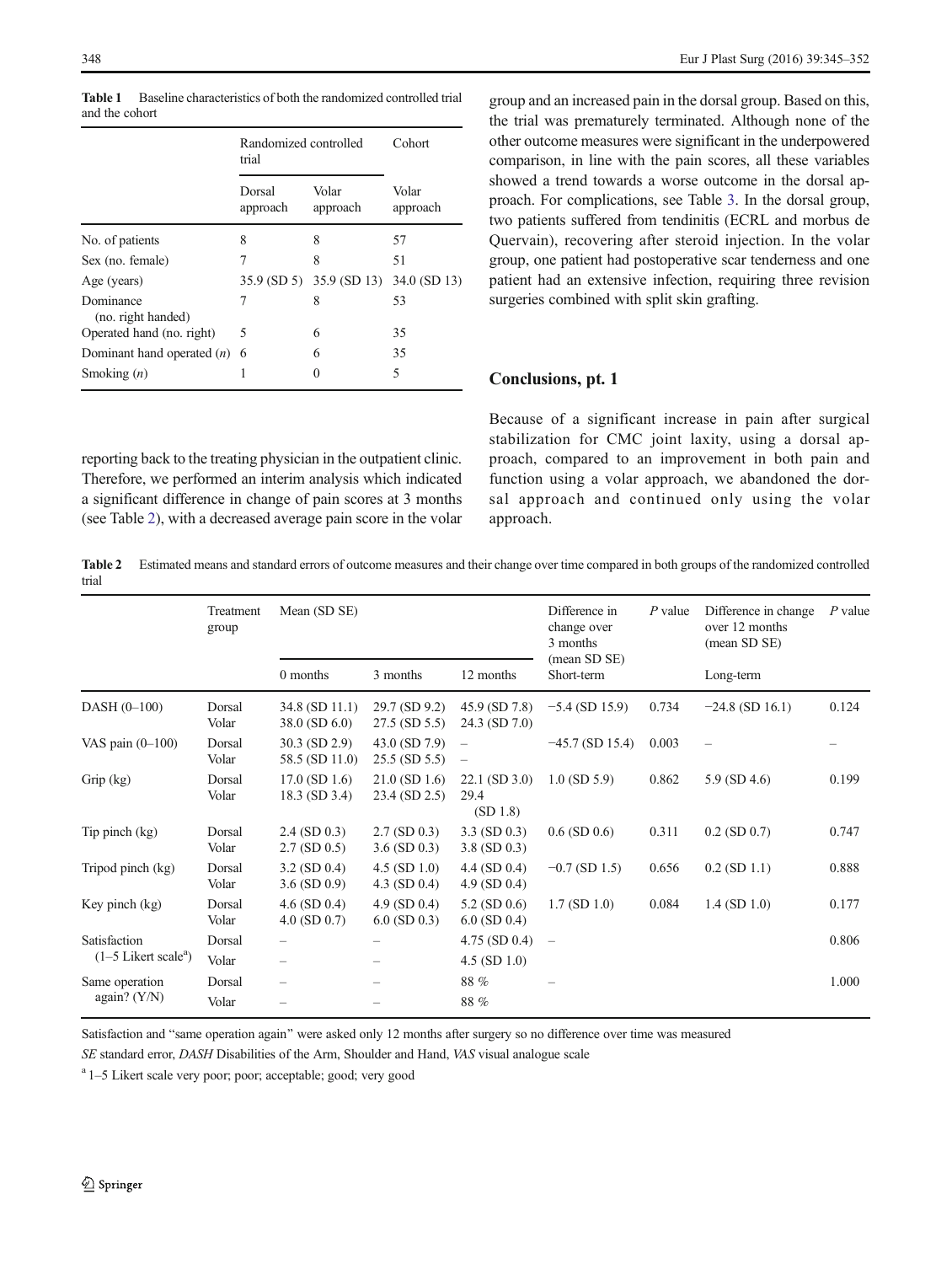<span id="page-4-0"></span>Table 3 Complications recorded in both groups of the RCT and in the cohort

|                                                           | Randomized controlled trial | Cohort            |                   |
|-----------------------------------------------------------|-----------------------------|-------------------|-------------------|
|                                                           | Dorsal<br>approach          | Volar<br>approach | Volar<br>approach |
| Mild (no treatment)                                       |                             |                   |                   |
| Scar tenderness                                           |                             | 1                 | 4                 |
| Sensory disturbances                                      |                             |                   | 5                 |
| Moderate-severe (treatment)                               |                             |                   |                   |
| Tendinitis (treated with<br>steroids)<br>Mild CRPS type I | $\mathcal{L}$               |                   | 1                 |
| Neuroma                                                   |                             |                   |                   |
| Infection                                                 |                             | 1                 |                   |

# Methods, pt. 2

After termination of the RCT, all patients with symptomatic primary hypermobility were treated with the volar technique (by the surgical technique as described earlier) and were prospectively followed as a cohort, based on the same inclusion criteria as described for the randomized trial part.

## Outcome measures

The same primary and secondary outcome measures were used as in the randomized trial. In addition, we used the "Michigan Hand Questionnaire" (MHQ;  $0 =$  poorest function,  $100 =$  ideal function) to allow evaluating both hands separately [\[13\]](#page-7-0).

#### Statistical analysis

For the retrospective analysis of the cohort, we also used a GEE analysis to evaluate the treatment effect over time. Because not all patients already were at 12 months after surgery, a missing value analysis was performed using the Little's MCAR (chi-square) test, a P value higher than 0.05 means that the characteristics in the groups with complete data are not significantly different from the group that did not achieved full completion of all measurements.

# Results, pt. 2

Between 2008 and 2014, 54 patients (57 thumbs) were treated. Patients were predominantly women between 20 and 40 years old (Table [1\)](#page-3-0). The P value of the Little's test was 1.000 indicating that missing values were missing completely at random. Therefore, all cases were used in the analysis.

Overall, we found that the volar approach significantly reduced pain and improved the MHQ score at 3 and 12 months after surgery (see Table [4\)](#page-5-0). Despite the pain reduction, on average, a residual pain remained at 12 months (mean 24 on a score from 0 to 100). All strength measures were also significantly improved at 12 months, while outcomes at 3 months were not significantly different from baseline. Active range of motion was not significantly changed at 12 months, except for a small but significant improvement in Kapandji score. At 3 months, a decreased metacarpophalangeal (MCP) range of motion was found, which may be related to joint stiffness after a period of immobilization.

The patients could return to work or activities within an average of eight (SD 7) weeks of which 85 % with the same intensity as preoperative. Twelve months after surgery, 6 % rated their treatment as "poor," 13 % as "average," 34 % as "good," and 47 % as "excellent." Ninety percent of the patients reported that they would choose this surgery again. The complication rate was 19 % of which two patients had major complications; one patient had revision surgery after 3 years because of development of osteoarthritis, another patient as earlier mentioned had multiple revision surgeries because of an extensive infection (Table 3). Of the minor complications, four patients reported scar tenderness for which silicone therapy was started; five patients had transient sensory disturbances like tingling and allodynia.

#### **Discussion**

Due to the premature termination of the randomized controlled trial, statistical power of this study was low. Despite of this, the interim analysis indicating a significant difference in change in pain scores at 3 months between both groups, with a decreased average pain score in the volar group and an increased pain in the dorsal group. Due to the small number of patients included in the RCT, no other conclusions can be drawn because of the absence of other statistical differences between groups. Another limitation of this study is the relatively high percentage of missing data in the cohort study. An important reason for this missing data was that data were measured by the patients' own hand therapist, some of whom were not integrated in our hand clinic. Furthermore, we missed 12 months pain scores in the RCT part of the study. As a result, we are not able to compare how pain scores would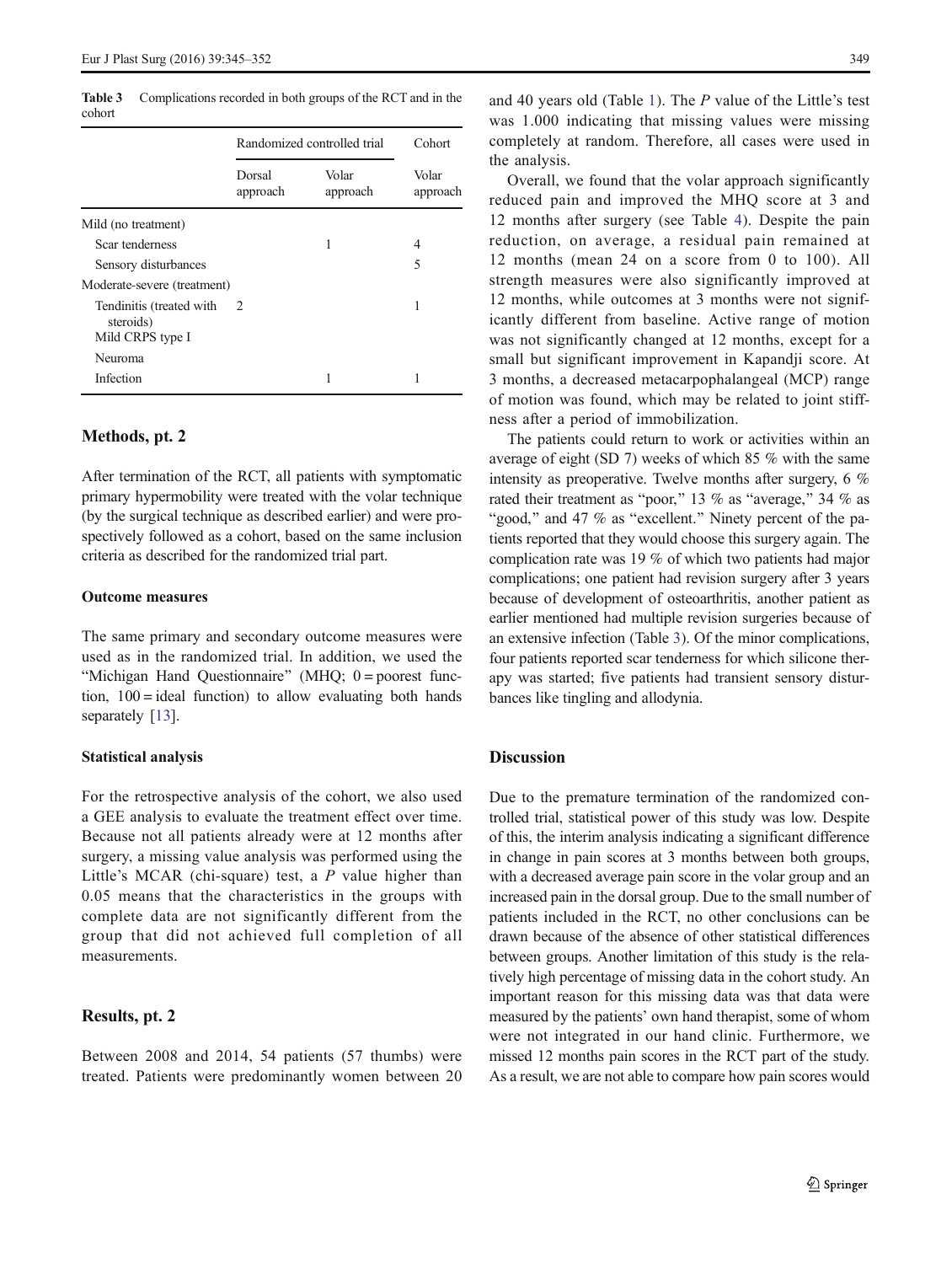<span id="page-5-0"></span>350 Eur J Plast Surg (2016) 39:345–352

|                                                    | Mean (SD SE)     |                    |                    | Difference in<br>change over<br>3 months | $P$ value | Difference in<br>change over<br>12 months | $P$ value |
|----------------------------------------------------|------------------|--------------------|--------------------|------------------------------------------|-----------|-------------------------------------------|-----------|
|                                                    | 0 months         | 3 months           | 12 months          | $(mean-95\%CI)$<br>Short-term            |           | $(mean-95\%CI)$<br>Long-term              |           |
| $MHQ (0-100)$                                      | 54.4 (SD 2.1)    | $63.6$ (SD 1.8)    | 70.8 (SD 4.2)      | $9.3(4.2 - 14.3)$                        | < 0.001   | $16.4(7.5-25.3)$                          | < 0.001   |
| VAS pain $(0-100)$                                 | $61.3$ (SD 3.1)  | $32.9$ (SD $3.2$ ) | $23.5$ (SD $5.9$ ) | $-28.4(-37.4 - 19.4)$                    | < 0.001   | $-37.8(-60.0 - 24.7)$                     | < 0.001   |
| Grip (kg)                                          | $22.0$ (SD 1.4)  | $22.5$ (SD 1.5)    | $29.0$ (SD .4)     | $0.5$ (-2.7-3.8)                         | 0.755     | $7.0(3.6-10.3)$                           | < 0.001   |
| Tip pinch $(kg)$                                   | $2.8$ (SD 0.2)   | $3.1$ (SD 0.2)     | $3.8$ (SD 0.3)     | $0.3(-0.2-0.8)$                          | 0.205     | $1.0(0.4-1.6)$                            | 0.001     |
| Tripod pinch (kg)                                  | $3.8$ (SD 0.3)   | $4.0$ (SD 0.3)     | $5.1$ (SD 0.4)     | $0.1 (-0.5 - 0.8)$                       | 0.675     | $1.3(0.4-2.1)$                            | 0.003     |
| Key pinch $(kg)$                                   | $4.5$ (SD 0.3)   | 4.7(SD 0.3)        | $6.5$ (SD 0.4)     | $0.1 (-0.6 - 0.8)$                       | 0.715     | $1.9(1.1-2.7)$                            | < 0.001   |
| Flexion IP-joint $(°)$                             | 70.8 (SD 2.8)    | 69.2 (SD 2.3)      | $70.2$ (SD 6.1)    | $-1.5(-7.9-4.9)$                         | 0.640     | $-0.5$ ( $-13.1 - 12.0$ )                 | 0.934     |
| Extension IP-joint $(°)$                           | $-16.9$ (SD 2.7) | $-13.9$ (SD 3.5)   | $-21.4$ (SD 7.0)   | $3.0(-5.7-11.7)$                         | 0.497     | $-4.4 (-19.3 - 10.4)$                     | 0.557     |
| Flexion MCP-joint $(°)$                            | 57.1 (SD 2.8)    | $51.0$ (SD 2.2)    | 52.9 (SD 7.3)      | $-6.1 (-11.9 - 0.3)$                     | 0.038     | $-4.1$ ( $-18.9-10.6$ )                   | 0.582     |
| Extension MCP-joint (°)                            | $-4.4$ (SD 2.7)  | 26.7 (SD 5.7)      | $-8.1$ (SD 3.6)    | $31.1(19.2 - 43.1)$                      | < 0.001   | $-3.8(-11.8-4.2)$                         | 0.357     |
| <b>CMC</b> Opposition<br>$(Kapandii) (0-10)$       | $9.0$ (SD 0.2)   | $8.6$ (SD 0.2)     | $9.6$ (SD 0.2)     | $-0.4 (-1.0 - 0.1)$                      | 0.113     | $0.6(0.1-1.0)$                            | 0.012     |
| <b>CMC</b> Abduction<br>(IMD)(mm)                  | 7.4 (SD 12.4)    | 52.8 (SD 4.2)      | 55.1 (SD 4.5)      | $-20.6(-46.2-5.0)$                       | 0.115     | $-18.3(-44.0-7.3)$                        | 0.161     |
| Satisfaction<br>$(1-5$ Likert scale <sup>a</sup> ) |                  |                    | $4.2$ (SD $0.9$ )  |                                          |           |                                           |           |
| Same operation<br>again? (Y/N)                     |                  |                    | 90.9%              |                                          |           |                                           |           |
| Return to work<br>(weeks)                          |                  |                    | $7.8$ (SD $6.9$ )  |                                          |           |                                           |           |

Table 4 Estimated means and standard errors of outcome measures and their change over time in the cohort

Satisfaction, "same operation again" and return to work were asked only 12 months after surgery so no difference over time was measured

SE standard error, CI confidence interval, MHQ Michigan Hand Questionnaire, VAS visual analogue scale

a 1–5 Likert scale very poor; poor; acceptable; good; very good

develop in both groups over time. An important limitation of the cohort study was the lack of a control group.

To our knowledge, a direct comparison of a dorsal and volar approach for surgical stabilization of the thumb CMC joint has not been reported and so far; no data have been reported in literature on the surgical outcome of a purely dorsal technique. Eggers [\[11\]](#page-6-0) described the dorsal approach with a slip of the ECRL in 1945 for the first time but did not present patient results. Biddulph [\[13](#page-7-0)] hypothesized that harvesting of the FCR would be more invasive and extensive than with a dorsal, more superficial approach. However, during this procedure, the CMC joint is still opened by a volar approach in contrast to the dorsal harvesting of the tendon. Twenty-five patients with a follow-up between 5 and 10 years were treated with this procedure, showing restored pinch strength and excellent results were reported but without showing actual results. Brunelli et al. [\[14\]](#page-7-0) described a technique in 1989 with the accessory APL tendon passed through drill holes of the first and second metacarpal bones and attached to the ECRL insertion. They showed good to very good results in 12 patients. However, this technique with a dorsal approach is only focusing on restoring the IML without any support of the DRL.

In contrast to surgical stabilization for symptomatic CMC hypermobility, for trapeziectomy in osteoarthritis, results of dorsally approached ligament reconstruction can be found as well as a comparison with a volar approach. Ritchie et al. [\[15](#page-7-0)] found similar results when they compared trapeziectomy with a dorsal and volar approach in the treatment of basal thumb osteoarthritis. They concluded that the volar approach resulted in better key pinch, joint mobility, and patient's satisfaction, while the dorsal approach group had more scar-related complications and therefore they also preferred a volar approach. Illarramendi et al. [\[16\]](#page-7-0) reported 84 % pain relief and 89 % satisfaction in patients with osteoarthritis and dorsally approach surgical stabilizations with the ECRL after trapeziectomy, which seems to be in contrast with our findings [\[16](#page-7-0)].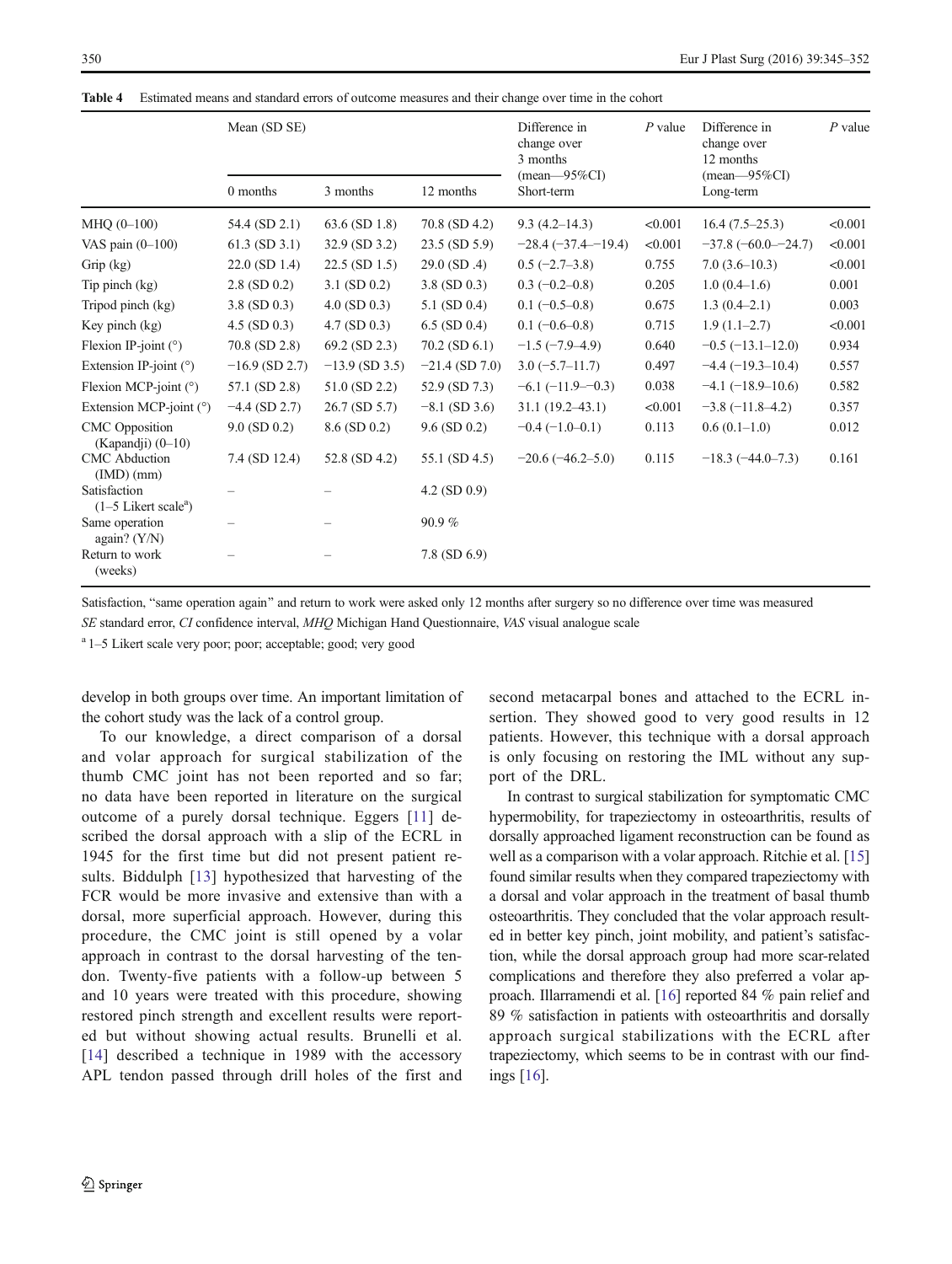<span id="page-6-0"></span>Despite the volar technique [8] is over 40 years old and although many modifications have been made, it is still widely used and the success of the volar approach in our study is in line with other studies on the volar approach. In 2001, Lane et al. performed surgery on 37 cases of non-arthritic CMC instability, using Eaton and Littler's [8] original technique with an average follow-up of 5.2 years; 67 % rated "excellent" on the Likert scale and  $30\%$  rated "good," and all patients improved in pinch strength [2]. Van Giffen et al. [[17](#page-7-0)] performed Eaton's volar technique on 18 thumbs (of which six thumbs were post-traumatic) with overall good results and at a mean follow-up of 5 reported a mean DASH of 23.2 and VAS of 3.1, very similar to our results. Freedman et al.[4] reported on 19 patients (24 thumbs, of which 26 % post-traumatic) with Eaton original technique with good or excellent result in 71 % after a mean follow-up of 7 years but pain in 71 % of the cases. Because it was unclear how these pain scores were measured, we cannot compare these results directly to ours.

Our finding that a dorsal surgical approach results in less optimal outcome than a volar approach may be related to a richer innervation of the dorsal part of the joint. The superficial branch of the radial nerve plays a major role in the sensibility of the CMC joint [[18\]](#page-7-0), embedded in the dorsal capsule. We postulate that cutting the capsule to enter the joint can cause pain and develop scar tissue. Recent literature suggests that the DRL is also the most important stabilizer of the CMC joint [1, [19\]](#page-7-0) and Mobargha et al. [[20\]](#page-7-0) recently showed that the DRL has a richer innervation than the volar dOAL, indicating this ligament is very important for proprioception and stabilization. Based on this, it could be that a dorsal approach creates more instability and more damage to joint proprioception and leads to more pain due to damage of the DRL.

In summary, the prematurely terminated trial shows a significant increase in pain in the dorsal technique treated group whereas the volar technique group had pain reduction at follow-up. In addition, the large cohort study of the volar technique indicates that patients with symptomatic CMC hypermobility can be treated with a stabilization of this joint, using a volar approach, leading to pain relief and good functional outcome. Based on our results, therefore, we do not recommend a dorsal approach in this specific patient group.

#### Compliance with ethical standards

Ethical standards All procedures performed in studies involving human participants were in accordance with the Ethical standards of the institutional and/or national research committee and with the 1964 Helsinki declaration and its later amendments or comparable ethical standards.

Funding This study did not receive any funding.

Conflict of Interest Kim Robin Spekreijse, Guus M. Vermeulen, Thybout M. Moojen, Harm P. Slijper, Steven E.R. Hovius, Ruud W. Selles, and Reinier Feitz declare that they have no conflict of interest.

Patient consent Patients provided written consent before their inclusion in this study.

Open Access This article is distributed under the terms of the Creative Commons Attribution 4.0 International License (http:// creativecommons.org/licenses/by/4.0/), which permits unrestricted use, distribution, and reproduction in any medium, provided you give appropriate credit to the original author(s) and the source, provide a link to the Creative Commons license, and indicate if changes were made.

## References

- 1. Lin JD, Karl JW, Strauch RJ (2014) Trapeziometacarpal joint stability: the evolving importance of the dorsal ligaments. Clin Orthop Relat Res 472(4):1138–1145
- 2. Lane LB, Henley DH (2001) Ligament reconstruction of the painful, unstable, nonarthritic thumb carpometacarpal joint. J Hand Surg [Am] 26(4):686–691
- 3. Hunter DJ, Zhang Y, Sokolove J et al (2005) Trapeziometacarpal subluxation predisposes to incident trapeziometacarpal osteoarthritis (OA): the Framingham Study. Osteoarthr Cartil 13(11):953–957
- 4. Freedman DM, Eaton RG, Glickel SZ (2000) Long-term results of volar ligament reconstruction for symptomatic basal joint laxity. J Hand Surg [Am] 25(2):297–304
- 5. Glickel SZ, Gupta S (2006) Ligament reconstruction. Hand Clin 22(2):143–151
- 6. Wolf JM, Schreier S, Tomsick S et al (2011) Radiographic laxity of the trapeziometacarpal joint is correlated with generalized joint hypermobility. J Hand Surg [Am] 36(7):1165–1169
- 7. Vermeulen GM, Slijper H, Feitz R et al (2011) Surgical management of primary thumb carpometacarpal osteoarthritis: a systematic review. J Hand Surg [Am] 36(1):157–169
- 8. Eaton RG, Littler JW (1973) Ligament reconstruction for the painful thumb carpometacarpal joint. J Bone Joint Surg Am 55(8): 1655–1666
- 9. Eaton RG, Lane LB, Littler JW et al (1984) Ligament reconstruction for the painful thumb carpometacarpal joint: a long-term assessment. J Hand Surg [Am] 9(5):692–699
- 10. D'Agostino P, Kerkhof FD, Shahabpour M et al (2014) Comparison of the anatomical dimensions and mechanical properties of the dorsoradial and anterior oblique ligaments of the trapeziometacarpal joint. J Hand Surg [Am] 39(6):1098–1107
- 11. Eggers (1945) Chronic dislocation of the base of the metacarpal of the thumb. J Bone Joint Surg 25(3):500–501
- 12. Veehof MM, Sleegers EJ, van Veldhoven NH, Schuurman AH, van Meeteren NL (2002) Psychometric qualities of the Dutch language version of the Disabilities of the Arm, Shoulder, and Hand questionnaire (DASH-DLV). J Hand Ther 15(4):347–354